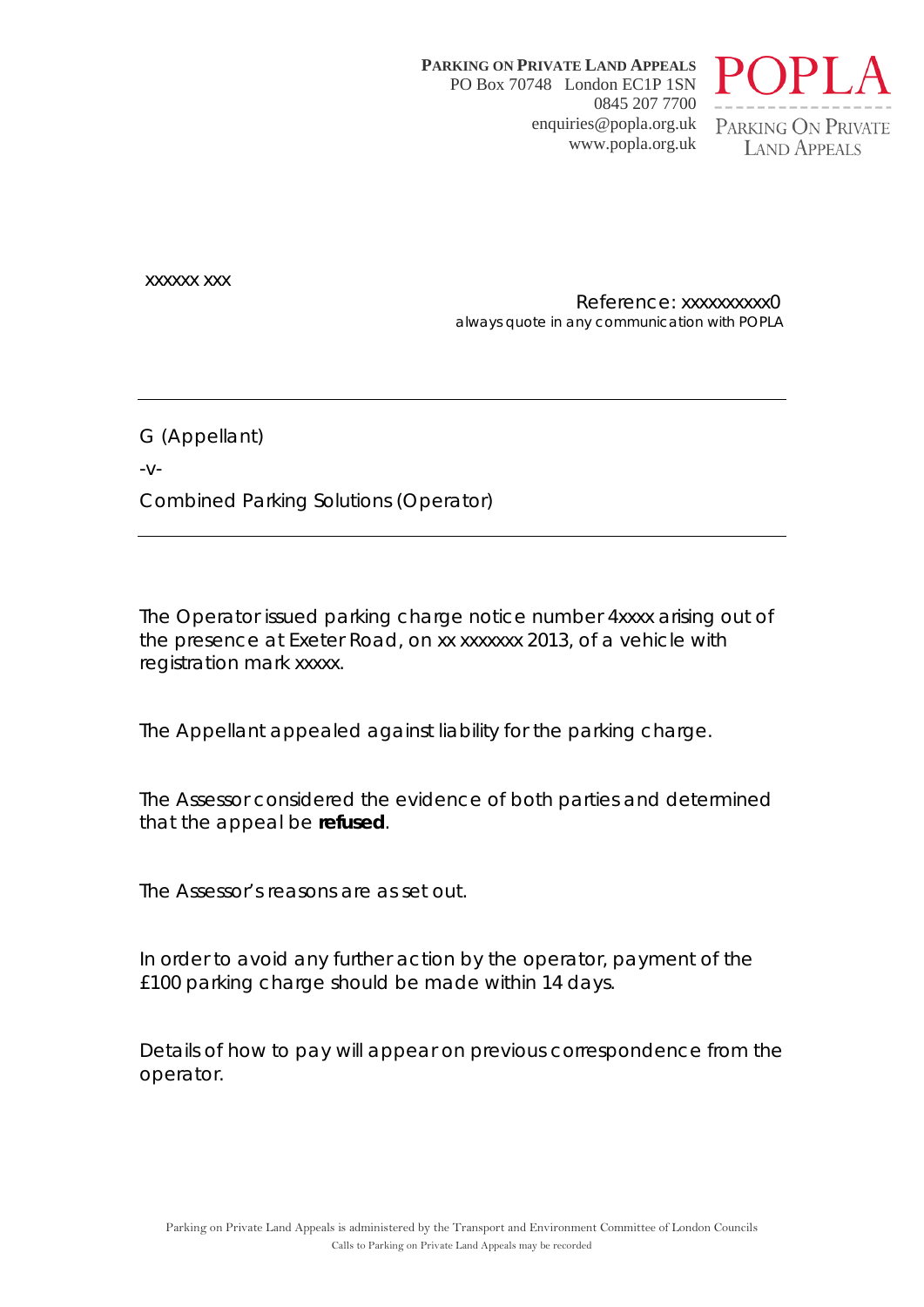

## **Reasons for the Assessor's Determination**

This case had been adjourned after it appeared from the operator's evidence that the evidence pack which was sent to the appellant was not the same as the evidence pack which was sent to POPLA. I wrote to the operator informing it that the same evidence must be sent to the appellant as is relied on at POPLA. The operator has responded to state that the appellant has been sent the same evidence as is before me.

It is the operator's case that a parking charge notice was correctly issued, giving the reason as: *'No permit'*. The operator submits that a parking charge is now due in accordance with the clearly displayed terms of parking which state,

"*Clearly displayed valid CPS permits only".*

The appellant does not dispute that he failed to display a valid permit.

It is the appellant's case that:

- a) The terms of parking were not sufficiently well signed.
- b) The building which was located inside the car park, next to which the appellant parked, appeared to be derelict.
- c) It is unclear whether the operator has authority to issue parking charge notices in this location.
- d) The wording used on the back of the parking charge notice is strange and unclear.
- e) The date given on the parking charge notice is 22 xxxxxx 2013. The appellant submits that his vehicle was not parked in the location in question on that date.

The operator is seeking to rely on an agreement between itself and the appellant that the appellant would display a valid permit or face liability for a parking charge. For such a term to be included in the agreement, it must be 'incorporated' into the agreement. The only relevant method of incorporation, in this case, is by notice. This means that the appellant must have been made aware of the term, before the agreement was made, in order for it to be deemed part of the agreement. The appellant will be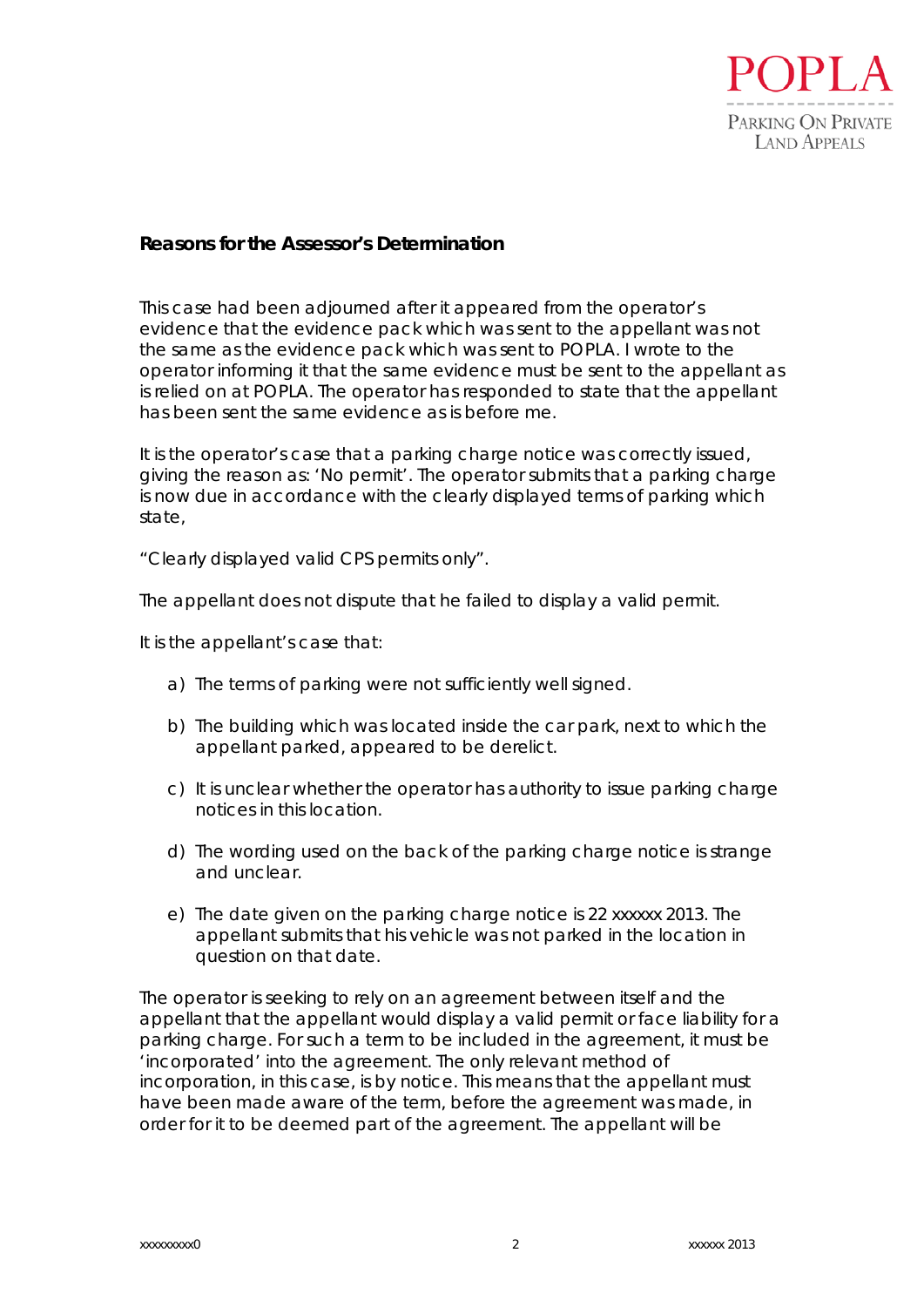

deemed to have been made aware of the term if the operator had taken reasonable steps to bring the term to the appellant's attention. The usual method by which an operator takes 'reasonable steps' is by displaying clear signs around the site advertising the terms of parking.

Once an appellant submits that the terms of parking were not displayed clearly enough, the onus is then on the operator to demonstrate that the signs at the time and location in question were sufficiently clear.

The appellant submits that there were only two signs displaying the terms of parking at the location in question.

The operator has produced a photograph of the appellant's vehicle which shows that a large, clear, sign displaying the terms of parking was located on the wall, very close behind the appellant's vehicle. Accordingly, on the evidence before me, I find that the operator had taken reasonable steps to being the terms of parking to the attention of the appellant.

The appellant has submitted that the building, next to which he parked, was derelict. Although it appears from the photographs provided by the operator that the building next to which the appellant parked was, in fact, derelict, this is not of relevance to the parking agreement. The signs displaying the terms of parking were themselves clear and clear, and there was no indication that they did not apply.

The appellant has questioned the authority of the operator to issue parking charge notices at this site. Membership of the Approved Operator Scheme does require the parking company to have clear authorisation from the landowner, if it is not itself the landowner, as to its role in relation to the control and enforcement of parking. This is set out in the BPA Code of Practice. However, as with any issue, if the point is specially raised by an appellant in an appeal, then the operator should address it by producing such evidence as it believes refutes a submission that it has no authority.

The operator has produced a copy of its contract with the landowner which indicates that the operator has been granted authority to issue parking charge notices at this site in accordance with the terms of parking displayed. Consequently, I find that the operator has demonstrated that it has authority to issue parking charge notices at this site.

The appellant has submitted that the wording on the back of the parking charge notice is unclear. The operator has produced a copy of the wording; it appears that the text on the back of the parking charge notice details how